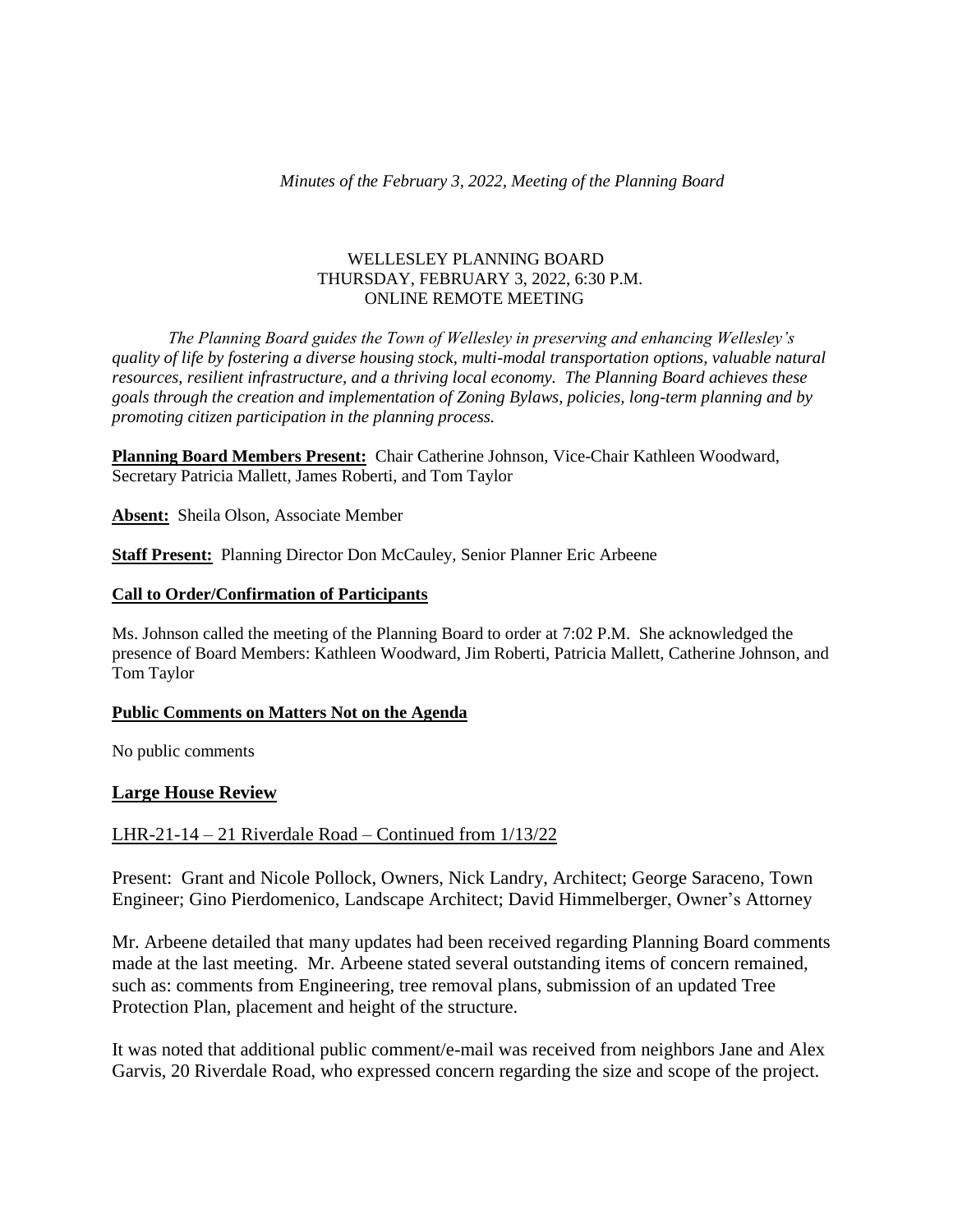Mr. Saraceno stated he could re-issue a new memo, if required. Mr. Roberti questioned if the applicant had submitted additional information. Mr. Himmelberger indicated the Civil Engineer for the project, had issued a letter responding to the issues raised by Mr. Saraceno.

Ms. Johnson questioned the ridge height. Mr. Landry stated the height of the ridge was measured from the existing grade. Mr. Pollock stated the house was moved forward to help reduce the massing. Mr. Landry commented the Civil Engineer needed to update the plan, to clarify the height aspect.

Ms. Pollock acknowledged that her neighbor across the street, had submitted an e-mail to the Board, which stated their concerns. Ms. Johnson stressed the need for a corrected plan, to correctly depict the height of the building. Mr. Landry added that grade calculation was included on that plan.

Ms. Woodward stated she was surprised by the choice of honey locust trees as replacement for the trees to be removed. Mr. Pierdomenico replied he customarily does not plant Oak or Maples on a 15,000 square foot area, because of the massive canopies and root systems. Ms. Woodward asserted that the Town takes great pride in tree preservation.

Mr. Pierdomenico agreed with the need to plant additional trees on the front part of the lot. Ms. Woodward stated one way to mitigate the largeness of a house, would be by planting trees which help camouflage the house.

Ms. Johnson questioned the appropriateness of the proposed one-foot retaining wall. Mr. Himmelberger noted that the one-foot wall gradually increases to a 3.5-foot wall.

Ms. Johnson commented the stormwater plan was sufficient, but the landscaping plane; and height of the structure were still concerning.

**Mr. Roberti moved to continue LHR-21-14 for 21 Riverdale Road, to February 16, 2022. Ms. Woodward seconded the motion. The vote was unanimous 5-0; Woodward-aye, Roberti-aye, Taylor-aye, Mallett-aye, Johnson-aye.**

## **Other Business**

# Board Discussion of Advisory Comments on Annual Town Meeting Articles and FY22 Budget

Ms. Johnson extended thanks to Mr. McCauley and Mr. Taylor for their work on the Articles and Budget presentation to Advisory. Ms. Woodward agreed.

## **Planning Director's Report**

Nothing further was presented.